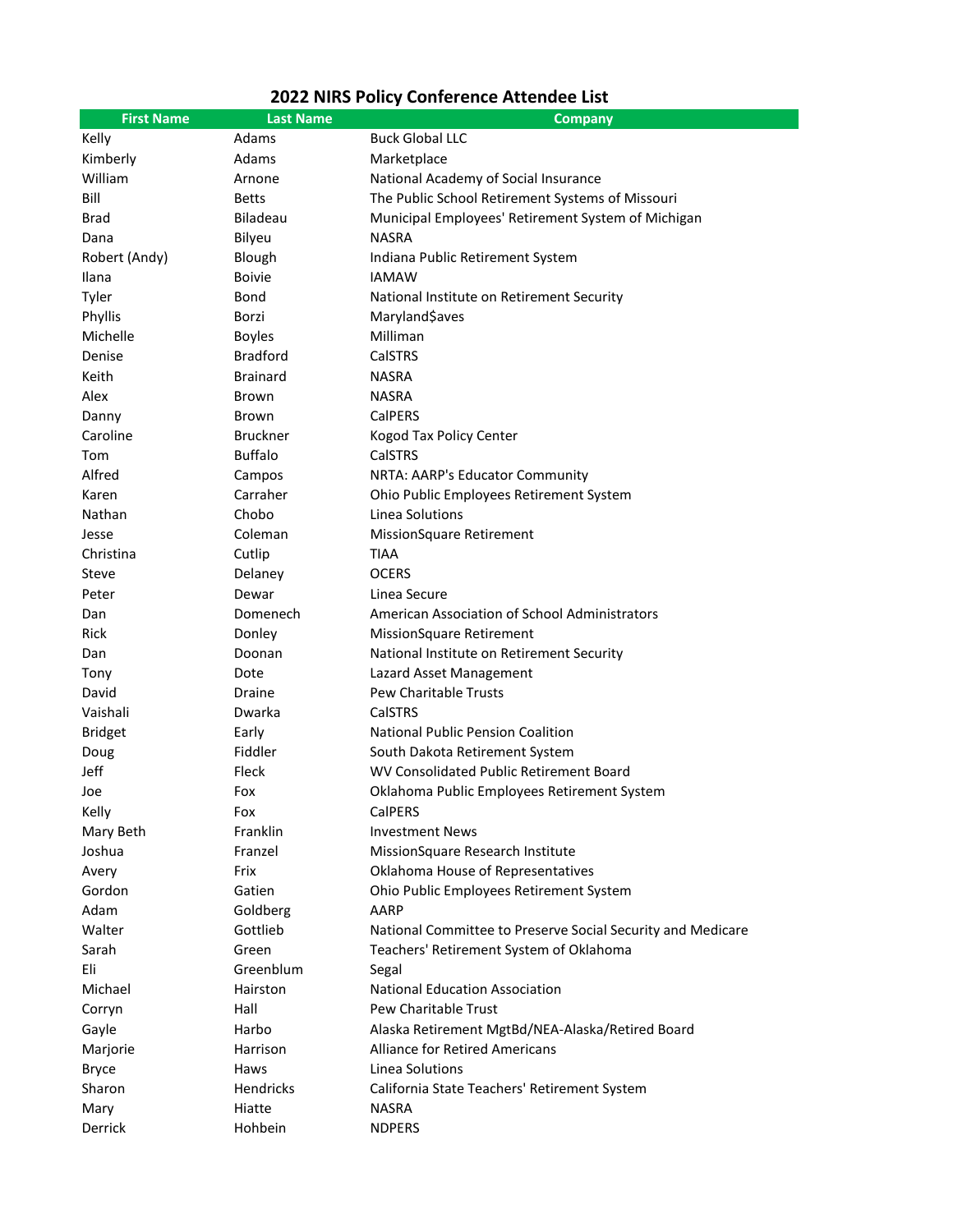| <b>First Name</b>  | <b>Last Name</b>   | <b>Company</b>                                                       |
|--------------------|--------------------|----------------------------------------------------------------------|
| Tarna              | Hunter             | Wisconsin Department of Employee Trust Funds                         |
| Jim                | Kane               | <b>NEA</b>                                                           |
| Frank J            | Karpinski          | <b>ERSRI</b>                                                         |
| Dean               | Kenderdine         | <b>NCTR</b>                                                          |
| Kelly              | Kenneally          | National Institute on Retirement Security                            |
| Hon. Kathleen      | Kennedy Townsend   | U.S. Department of Labor                                             |
| Dr. Kilolo         | Kijakazi           | Social Security Administration                                       |
| Maria              | Kirilenko          | Segal                                                                |
| <b>Ellen</b>       | Kleinstuber        | <b>Bolton</b>                                                        |
| <b>Brian</b>       | Klopp              | <b>AFSCME</b>                                                        |
| Michael            | Kreps              | Groom Law Group                                                      |
| Mary               | Kusler             | <b>National Education Association</b>                                |
| Thomas             | Lee                | NYS Teachers Retirement System                                       |
| Erin               | Leonard            | Minnesota State Retirement System                                    |
| Cassandra          | Lichnock           | CalSTRS                                                              |
| Kevin              | Lindahl            | Fire and Police Pension Association of Colorado                      |
| Carrie             | Lombardo           | Municipal Employee's Retirement System of Michigan                   |
| Bill               | Lucia              | <b>Government Executive</b>                                          |
| Darryl             | Mabini             | Healthcare of Ontario Pension Plan                                   |
| Geraldine          | Madrid-Davis       | AARP                                                                 |
| Jeffery            | Maher              | Associated Fire Fighters of Illinois                                 |
| Marissa            | Malta              | AARP                                                                 |
| Kitty              | Martin             | Nuveen                                                               |
| Karen              | Mazza              | <b>NYCERS</b>                                                        |
| Jim                | McDonald           | Northern Trust                                                       |
| Scott              | Miller             | <b>NDPERS</b>                                                        |
| Terasa             | Miller             | WV Consolidated Public Retirement Board                              |
| Jeffrey            | Mills              | Segal                                                                |
| David              | Mitchell           | Washington Center for Equitable Growth                               |
| Laurie             | Mitchell           | Tegrit Software Ventures, Inc.                                       |
| Chris              | Morin              | New York State Teachers' Retirement System                           |
| Monique            | Morrissey          | Economic Policy Institute                                            |
| Matthew            | Moser              | NEA-Alaska                                                           |
| Joe                | Newton             | <b>GRS</b>                                                           |
| Mike               | Nieves             | Northern Trust Asset Management                                      |
| Martin             | Noven              | Maryland State Retirement and Pension System                         |
| Aleena             | Oberthur           | The Pew Charitable Trusts                                            |
| Melissa            | O'Neal             | <b>ERFC</b>                                                          |
| Marisol            | Perez              | Educational Employees' Supplementary Retirement System, Fairfax Cty. |
| Erik               | Pickett            | Club Vita                                                            |
|                    |                    | <b>NASRA</b>                                                         |
| Jeannine<br>Thomas | Raymond<br>Reardon |                                                                      |
|                    |                    | DBM/NCSSSA                                                           |
| Daniel             | Reddy              | Club Vita                                                            |
| Sanford            | Rich               | NYC Board of Education Retirement System                             |
| Frank              | Ruffino            | CalSTRS                                                              |
| Steve              | Russo              | Indiana Public Retirement System                                     |
| Deborah            | Schnitz            | <b>PBGC</b>                                                          |
| Sandy              | Schwartz           | <b>NASRA</b>                                                         |
| Aaron              | Shapiro            | Milliman                                                             |
| Andrew             | Sherman            | Segal                                                                |
| Julie              | Skedd              | <b>Baillie Gifford International LLC</b>                             |
| Dearld             | Snider             | Public School & Education Employee Retirement Systems of Missouri    |